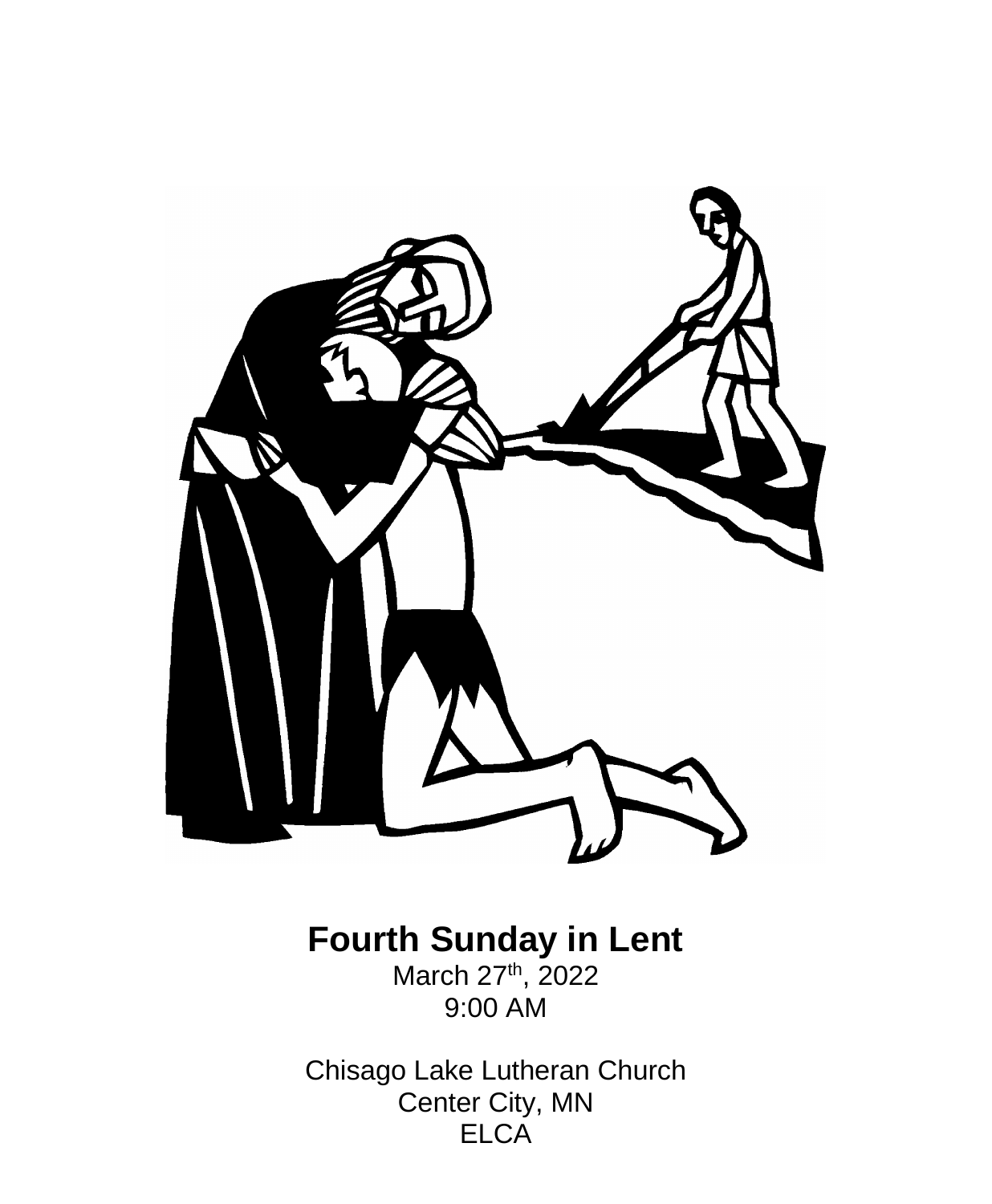#### **WELCOME TO CHISAGO LAKE LUTHERAN CHURCH**

If you are a first-time visitor, welcome! We are glad you are here. At Chisago Lake Lutheran Church, we are "Grounded in the Gospel, Guided by the Spirit." We are a congregation of the Evangelical Lutheran Church in America (ELCA) and strive to be God's hands active in the world. While we are a church with a rich history, we are also a church for today.

There are devices to assist those of us who are hearing impaired at the front entrance when you enter. Please see an Usher for guidance use if needed.

PRELUDE *"Lenten Meditation" R Thygerson*

WELCOME & ANNOUNCEMENTS

CONFESSION AND FORGIVENESS

Blessed be the holy Trinity,  $+$  one God, who creates us, redeems us, and calls us by name. **Amen.**

Let us confess our sin in the presence of God and of one another. *Silence is kept for reflection.*

Most merciful God, **we confess that we have sinned against you and your beloved children. We have turned our faces away from your glory when it did not appear as we expected. We have rejected your word when it made us confront ourselves. We have failed to show hospitality to those you called us to welcome. Accept our repentance for the things we have done and the things we have left undone. For the sake of Jesus Christ, have mercy on us. Forgive us and lead us, that we may bathe in the glory of your Son born among us, and reflect your love for all creation. Amen.**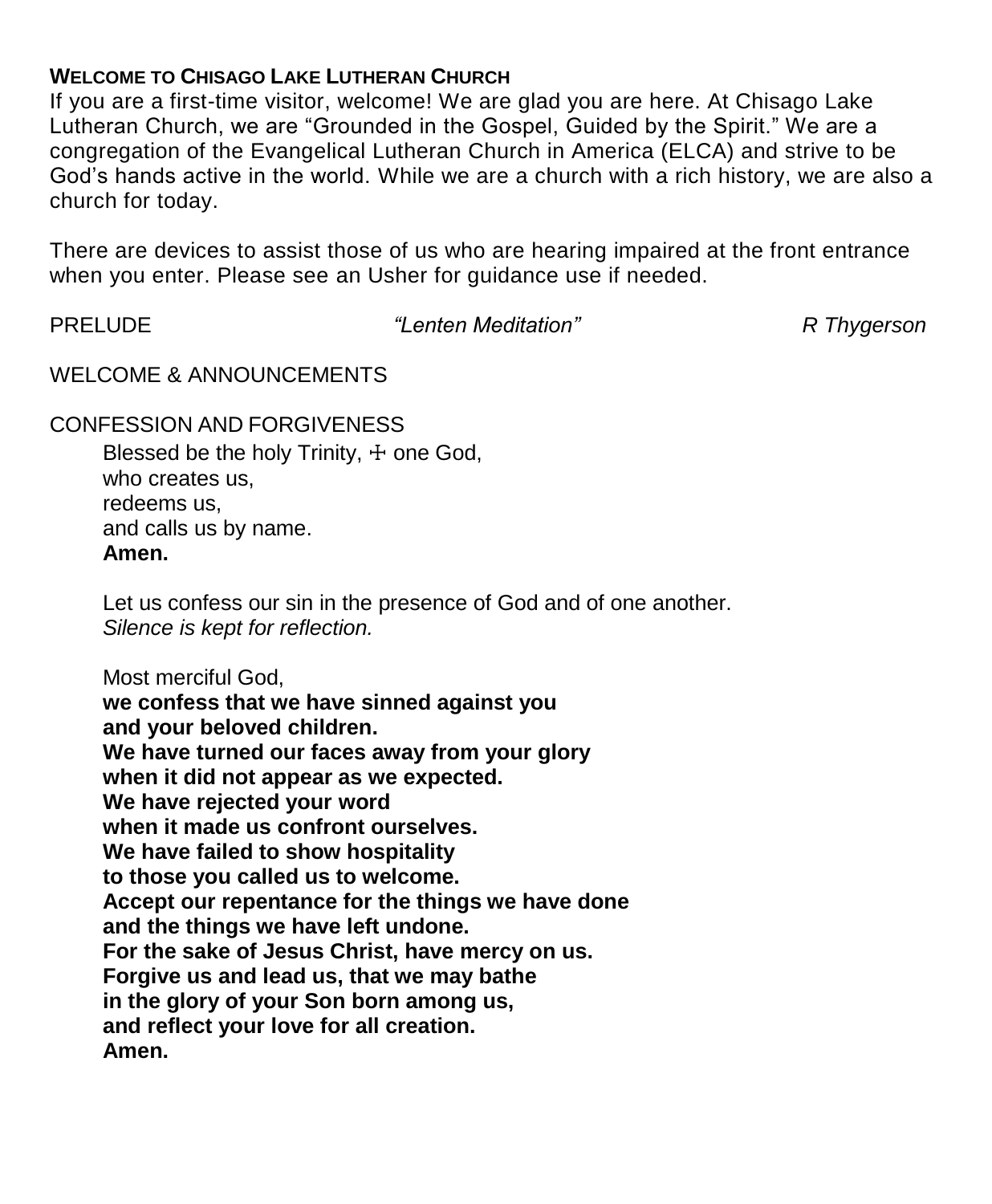Rejoice in this good news: In  $+$  Christ Jesus, your sins are forgiven. You are descendants of the Most High, adopted into the household of Christ, and inheritors of eternal life. Live as freed and forgiven children of God. **Amen.**

GATHERING HYMN *"Come, thou Fount of Every Blessing"* ELW Hymn #807

#### GREETING

The grace of our Lord Jesus Christ, the love of God, and the communion of the Holy Spirit be with you all. **And also with you.**

#### PRAYER OF THE DAY

God of compassion, you welcome the wayward, and you embrace us all with your mercy. By our baptism clothe us with garments of your grace, and feed us at the table of your love, through Jesus Christ, our Savior and Lord, who lives and reigns with you and the Holy Spirit, one God, now and forever. **Amen.**

#### FIRST LESSONJoshua 5:9-12

 $10$ While the Israelites were camped in Gilgal they kept the passover in the evening on the fourteenth day of the month in the plains of Jericho. <sup>11</sup>On the day after the passover, on that very day, they ate the produce of the land, unleavened cakes and parched grain. <sup>12</sup>The manna ceased on the day they ate the produce of the land, and the Israelites no longer had manna; they ate the crops of the land of Canaan that year.

The word of the Lord. **Thanks be to God.**

 $16$ From now on, therefore, we regard no one from a human point of view; even though we once knew Christ from a human point of view, we know him no longer in that way.  $17$ So if anyone is in Christ, there is a new creation: everything old has passed away; see, everything has become new! <sup>18</sup>All this is from God, who reconciled us to himself through Christ, and has given us the ministry of reconciliation;  $19$ that is, in Christ God was reconciling the world to himself, not counting their trespasses against them, and entrusting the message of reconciliation to us. <sup>20</sup>So we are ambassadors for Christ, since God is making his appeal

SECOND LESSON 2 Corinthians 5:16-21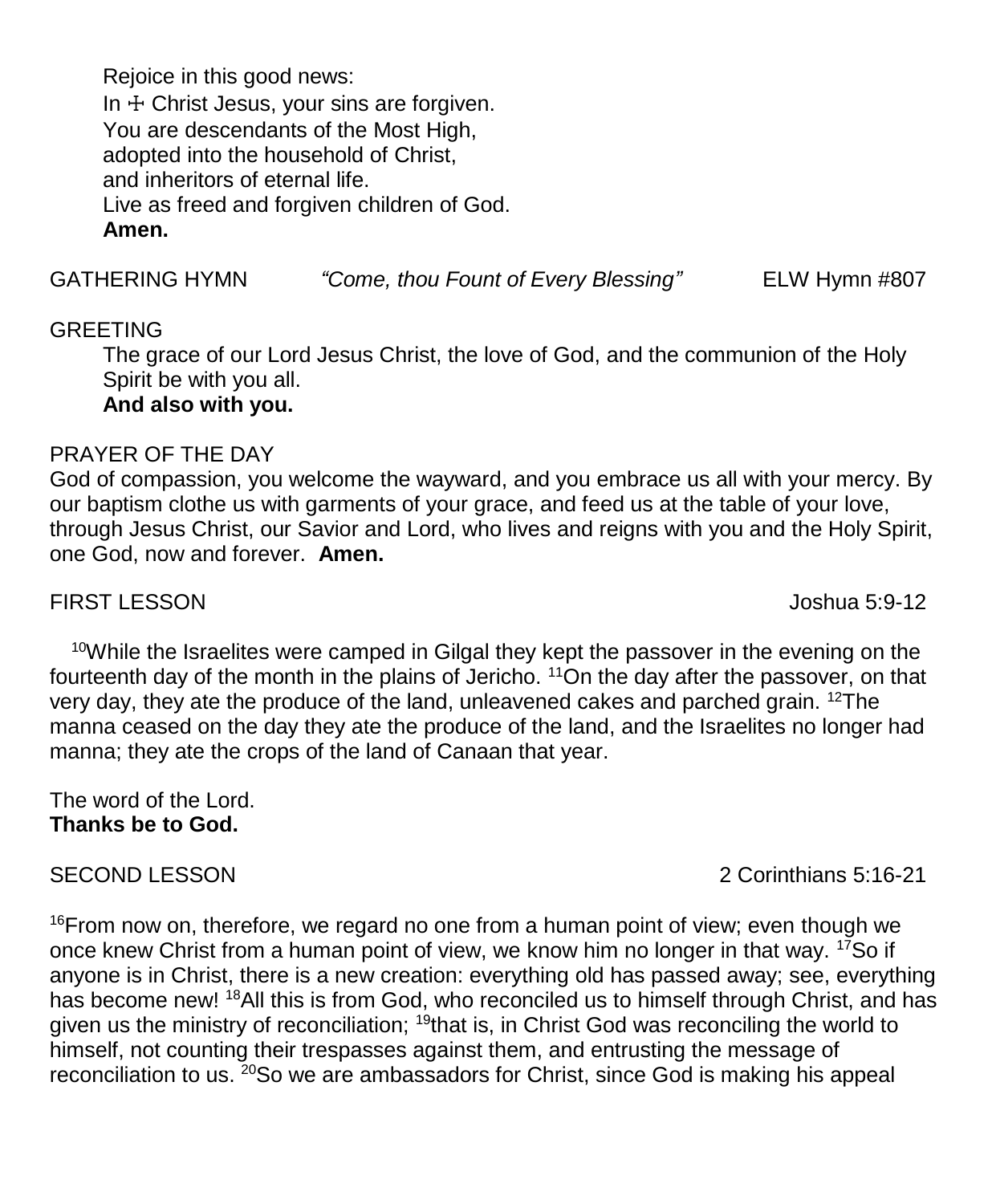through us; we entreat you on behalf of Christ, be reconciled to God.  $21$ For our sake he made him to be sin who knew no sin, so that in him we might become the righteousness of God.

The word of the Lord. **Thanks be to God.**

THE GOSPEL **Example 20** and the contract of the contract of the contract of the contract of the contract of the contract of the contract of the contract of the contract of the contract of the contract of the contract of th

<sup>1</sup>Now all the tax collectors and sinners were coming near to listen to him.  $2$ And the Pharisees and the scribes were grumbling and saying, "This fellow welcomes sinners and eats with them."

<sup>3</sup>So he told them this parable: <sup>4</sup>Which one of you, having a hundred sheep and losing one of them, does not leave the ninety-nine in the wilderness and go after the one that is lost until he finds it? <sup>5</sup>When he has found it, he lays it on his shoulders and rejoices. <sup>6</sup>And when he comes home, he calls together his friends and neighbors, saying to them, 'Rejoice with me, for I have found my sheep that was lost.' <sup>7</sup> Just so, I tell you, there will be more joy in heaven over one sinner who repents than over ninety-nine righteous persons who need no repentance.

<sup>8</sup>Or what woman having ten silver coins, if she loses one of them, does not light a lamp, sweep the house, and search carefully until she finds it? <sup>9</sup>When she has found it, she calls together her friends and neighbors, saying, 'Rejoice with me, for I have found the coin that I had lost.' <sup>10</sup> Just so, I tell you, there is joy in the presence of the angels of God over one sinner who repents."

<sup>11</sup>Then Jesus said, "There was a man who had two sons. <sup>12</sup>The younger of them said to his father, 'Father, give me the share of the property that will belong to me.' So he divided his property between them. <sup>13</sup>A few days later the younger son gathered all he had and traveled to a distant country, and there he squandered his property in dissolute living. <sup>14</sup>When he had spent everything, a severe famine took place throughout that country, and he began to be in need. <sup>15</sup>So he went and hired himself out to one of the citizens of that country, who sent him to his fields to feed the pigs. <sup>16</sup>He would gladly have filled himself with the pods that the pigs were eating; and no one gave him anything. <sup>17</sup>But when he came to himself he said, 'How many of my father's hired hands have bread enough and to spare, but here I am dying of hunger! <sup>18</sup>I will get up and go to my father, and I will say to him, "Father, I have sinned against heaven and before you; <sup>19</sup> am no longer worthy to be called your son; treat me like one of your hired hands." ' <sup>20</sup>So he set off and went to his father. But while he was still far off, his father saw him and was filled with compassion; he ran and put his arms around him and kissed him. <sup>21</sup>Then the son said to him. 'Father, I have sinned against heaven and before you; I am no longer worthy to be called your son.' <sup>22</sup>But the father said to his slaves, 'Quickly, bring out a robe — the best one — and put it on him; put a ring on his finger and sandals on his feet. <sup>23</sup>And get the fatted calf and kill it, and let us eat and celebrate; <sup>24</sup>for this son of mine was dead and is alive again; he was lost and is found!' And they began to celebrate.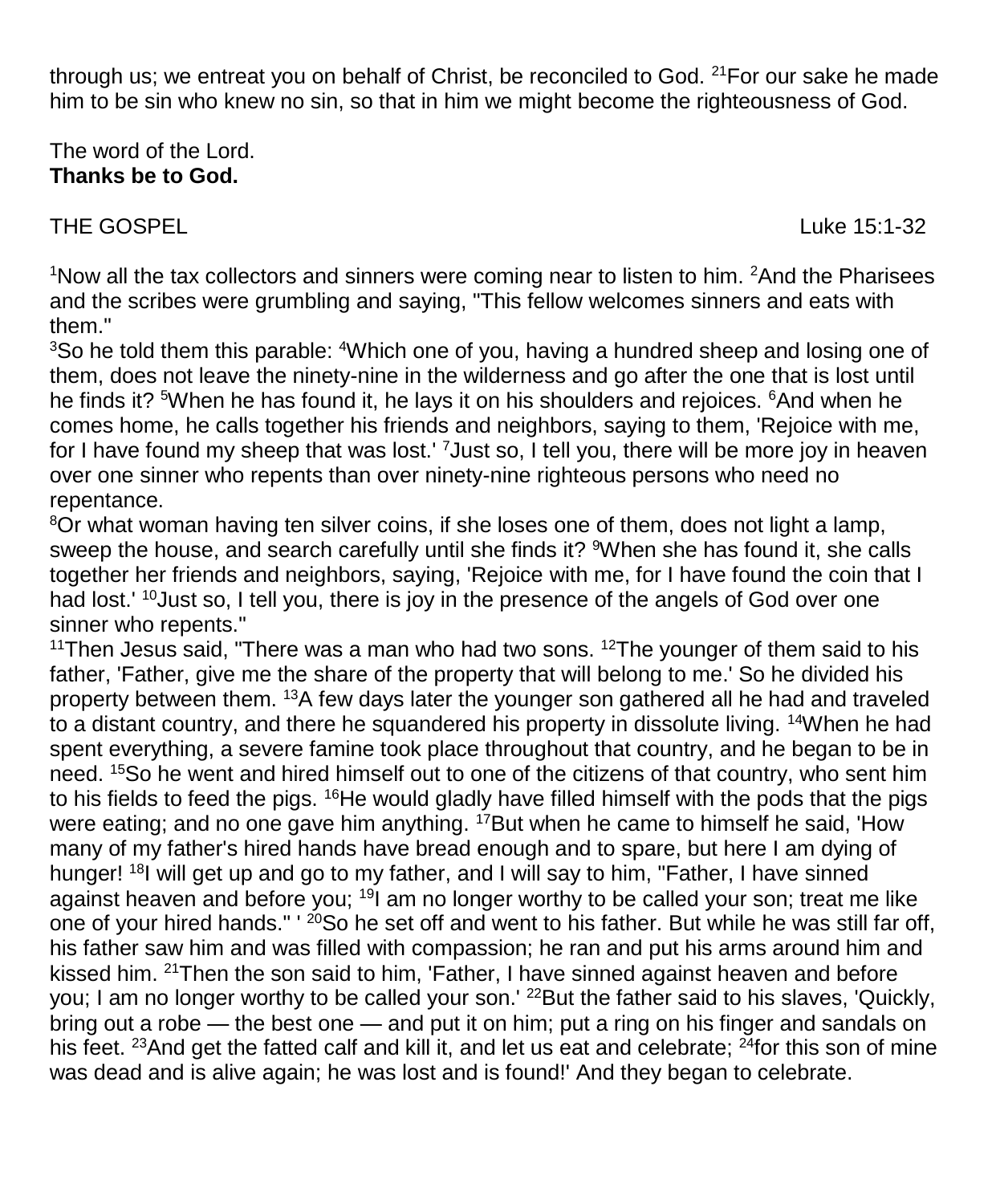$25$ Now his elder son was in the field; and when he came and approached the house, he heard music and dancing.  $^{26}$ He called one of the slaves and asked what was going on.  $^{27}$ He replied, 'Your brother has come, and your father has killed the fatted calf, because he has got him back safe and sound.<sup>' 28</sup>Then he became angry and refused to go in. His father came out and began to plead with him. <sup>29</sup>But he answered his father, 'Listen! For all these years I have been working like a slave for you, and I have never disobeyed your command; yet you have never given me even a young goat so that I might celebrate with my friends.  $30B$ ut when this son of yours came back, who has devoured your property with prostitutes, you killed the fatted calf for him!' <sup>31</sup>Then the father said to him, 'Son, you are always with me, and all that is mine is yours. <sup>32</sup>But we had to celebrate and rejoice, because this brother of yours was dead and has come to life; he was lost and has been found.'"

### *RESPONSE:*

The Gospel of our Lord. **Thanks be to God.**

### *RESPONSE:*

The Gospel of our Lord. **Thanks be to God.**

CHILDREN'S WORD Stacy Johnson Stacy Johnson

HYMN OF THE DAY *"Softly and Tenderly, Jesus is Calling"* ELW Hymn #608

#### THE PRAYERS OF THE PEOPLE Lord in your mercy, **Hear our prayer.**

OFFERING – Meditation & Generosity

*You are invited to give to Chisago Lake Lutheran online at: <https://www.chisagolakelutheran.org/online-giving.html>*

> *You can also send your offering to the church: 1 Summit Ave, PO Box 175 Center City, MN 55012*

OFFERTORY *"Jesus Keep Me Near the Cross"* McConnell

SERMON **Pastor Steve Cruys Pastor Steve Cruys Pastor Steve Cruys**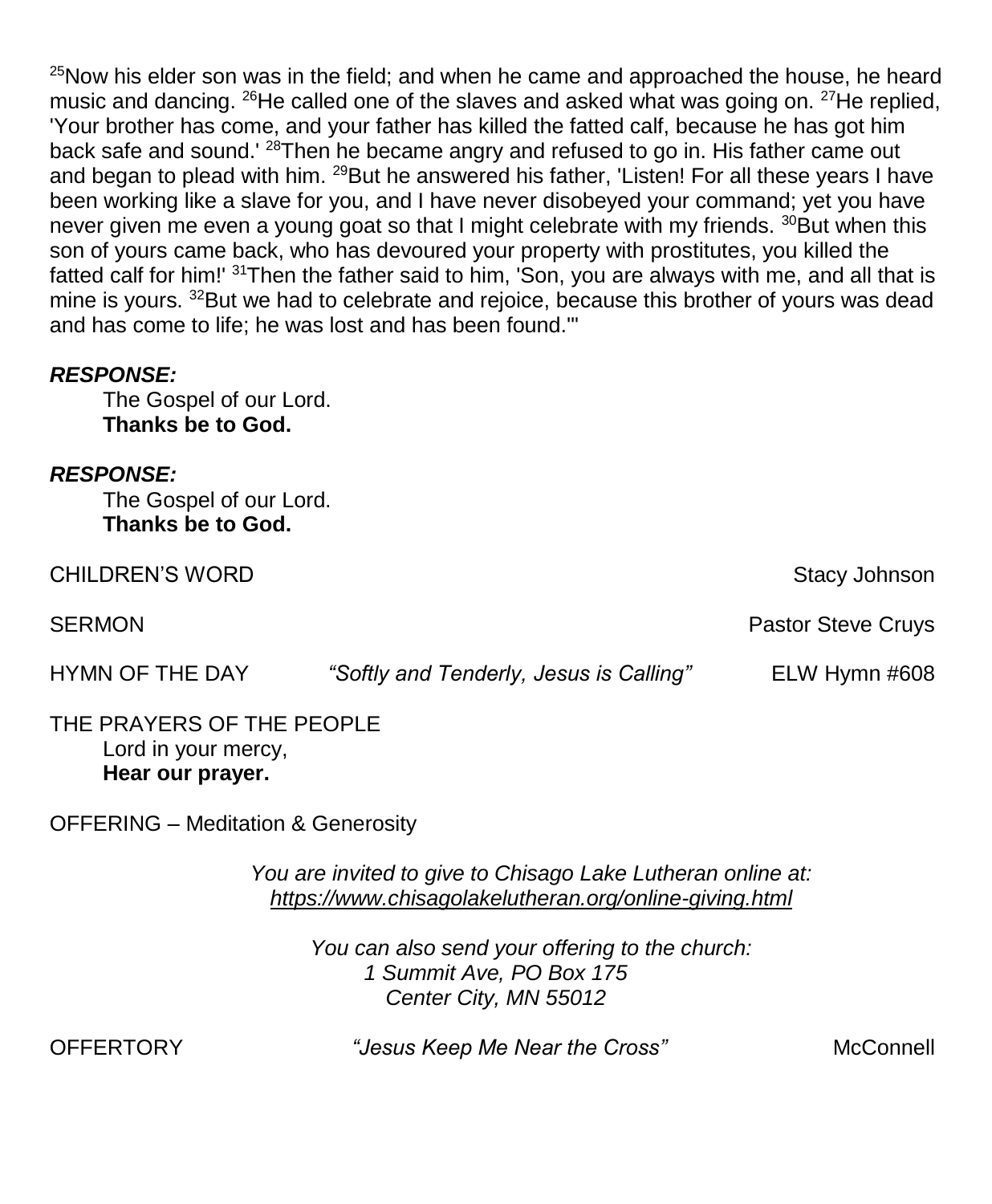# OFFERING PRAYER

Jesus, Bread of life, you have set this table with your very self, and called us to the feast of plenty. Gather what has been sown among us, and strengthen us in this meal. Make us to be what we receive here, your body for the life of the world. **Amen.**

#### THANKSGIVING AT THE TABLE

The Lord be with you. **And also with you.** Lift up your hearts. **We lift them to the Lord.** Let us give thanks to the Lord our God. **It is right to give God thanks and praise.**

# WORDS OF INSTITUTION

#### THE LORD'S PRAYER

**Our Father, who art in heaven, hallowed be thy name, thy kingdom come, thy will be done, on earth as it is in heaven. Give us this day our daily bread; and forgive us our trespasses, as we forgive those who trespass against us;**

**and lead us not into temptation, but deliver us from evil.**

**For thine is the kingdom, and the power, and the glory, forever and ever. Amen.**

#### **Distribution**

*You are invited to share the bread and the wine using the individually wrapped wafers and grape juice. Please discard the cups as you leave the sanctuary.*

#### COMMUNION PRAYER

Jesus, Bread of life, we have received from your table more than we could ever ask. As you have nourished us in this meal, now strengthen us to love the world with your own life. In your name we pray. **Amen.**

#### BLESSING

The God, who leads you in pathways of righteousness, who rejoices over you, and who calls you by name,  $\pm$  bless your going out and your coming in, today and forever. Amen.

SENDING SONG *"What wondrous Love is This"* ELW Hymn #666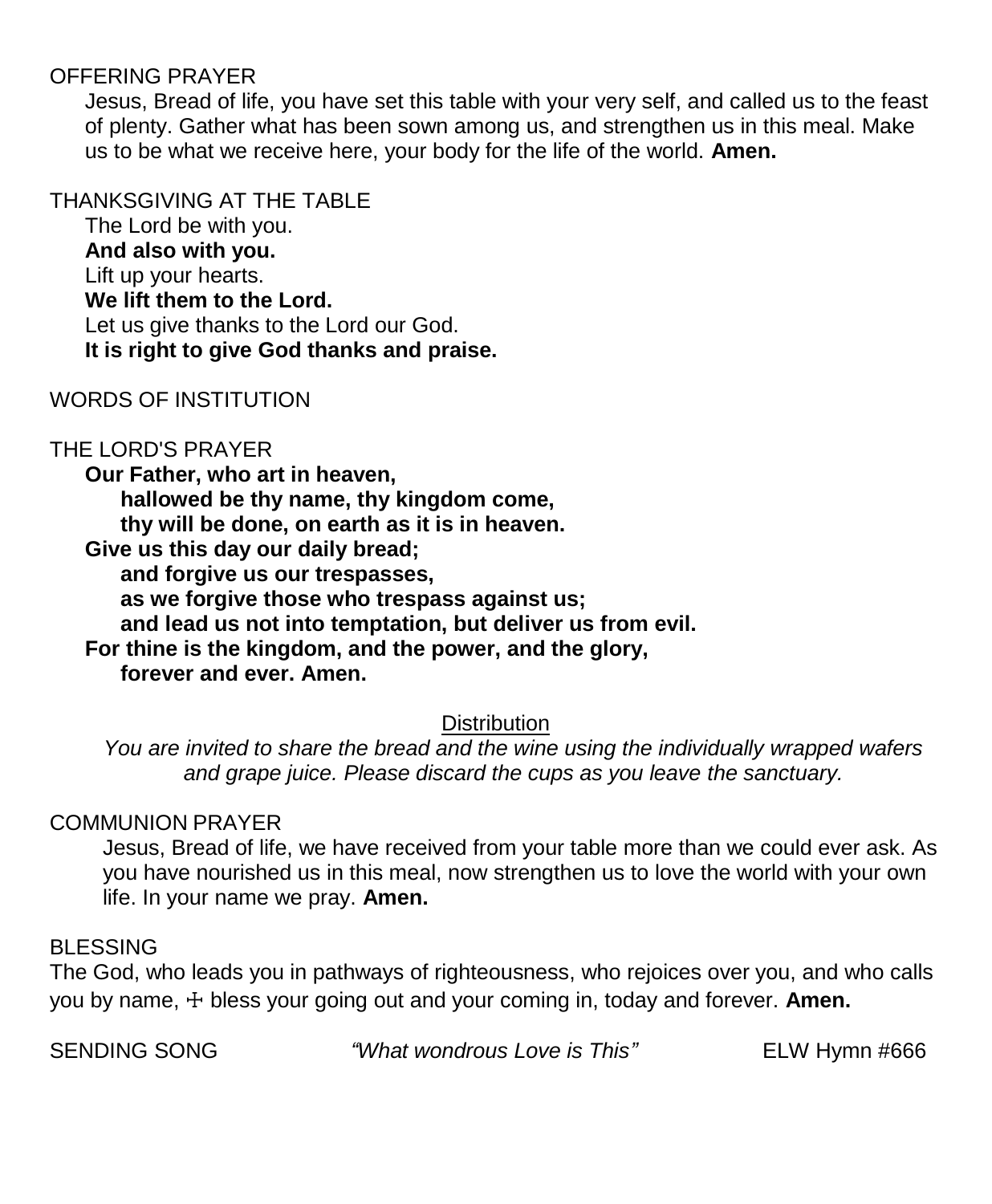**DISMISSAL** 

Go in peace. You are the body of Christ. **Thanks be to God.**

POSTLUDE *"Wondrous Love"* arr. Torrans

WORSHIP ASSISTANTS Substitute Organist: Julie Lauritzen Reader: Mark Wikelius Acolytes: Connor Bresnahan Coffee Server: Pam Carlson and Jamie Carlson Greeters: Jamie Carlson and Mike Carlson Online Video Operator: Brayden Bresnahan and Ian Lexvold Ushers: Jamie Carlson and Mike Carlson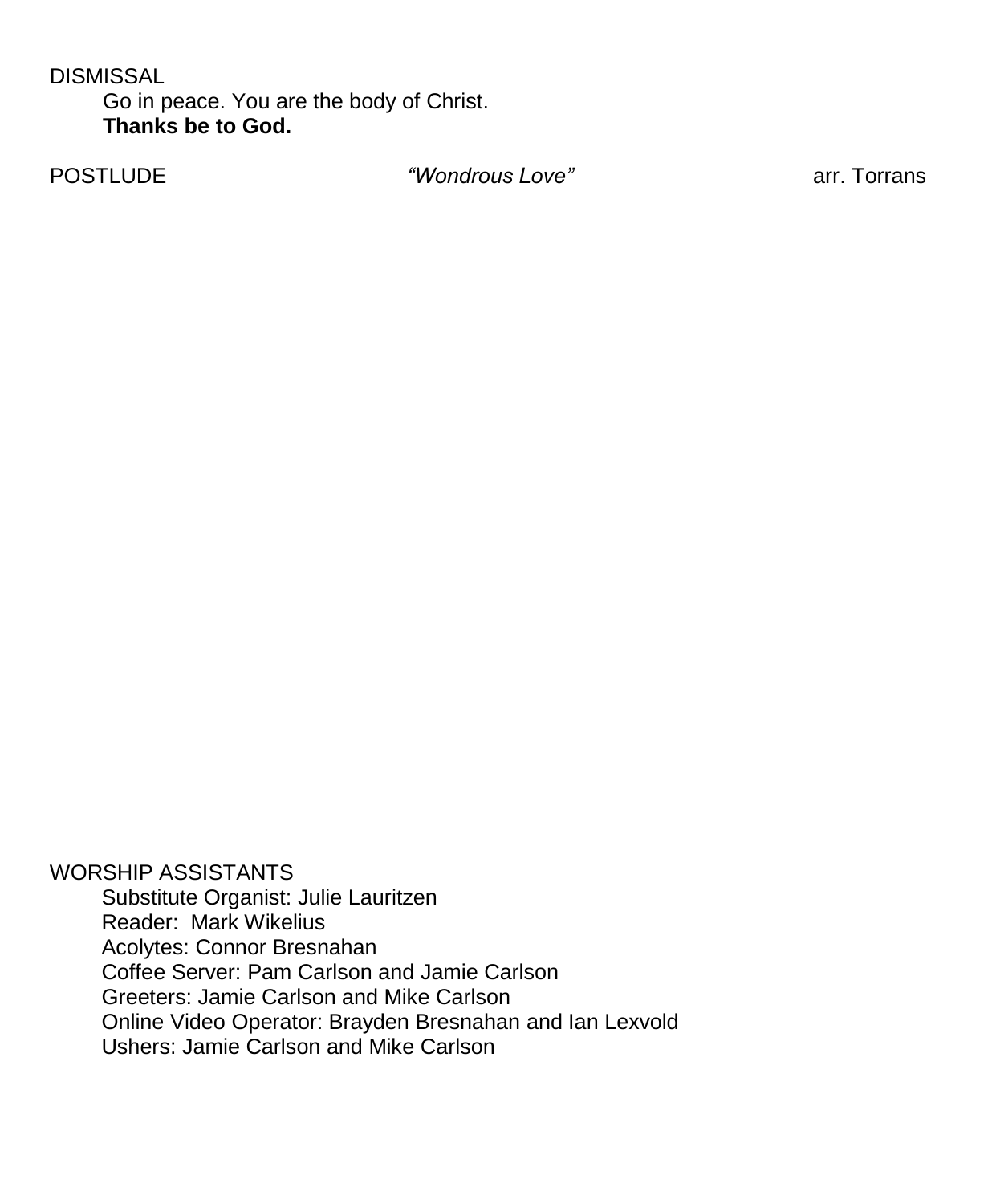# **ANNOUNCEMENTS**

**The Church Council** is seeking nominations for the Call Committee. If you know of someone that would be interested, or you yourself would be interested in serving on this committee, please fill out the "Pastoral Call Committee Nomination Form" located in the church office or on the Sanctuary entry table. You can fill it out and place it in the offering plate or turn it in to the church office. Thank you.

# **Wednesday's in Lent**

We will be offering a Lenten devotional each Wednesday during Lent. You can watch it on our website, YouTube channel and Facebook page any time after 5 PM.

# **Holy Week**

**Palm Sunday**, April 10th, at 9:00 am, Palm Sunday breakfast to follow in the fellowship hall. Served by the youth **Maundy Thursday**, April 14th, at 6:30 pm. Celebrating first communicants.

**Good Friday**, April 15th, at 6:30 pm,

**Easter Sunday**, April 17th, at 9:00 am with rolls and coffee served by Christian Education.

# **SPRING FLOWER FUNDRAISER:**

Watch your email for an order form, or call Stacy at 651-257-6300 to have one mailed to you.

- Pick up an order form in the church office or on the Fellowship hall tables
- **Orders are Due on April 3rd.**
- Flowers will be delivered to CLLC and ready for you to pick up on Thursday, May  $5<sup>th</sup>$ from 3:00 pm – 5:00 pm. Call Stacy if you need to pick up at a different time.

If you remember these flowers and baskets from last year – they were Huge and BEAUTIFUL! For questions, please contact Stacy at 651-257-6300 or email [youth.family@chisagolakelutheran.org](mailto:youth.family@chisagolakelutheran.org)

*Easter Flowers Available* An Easter Garden is being planned for our sanctuary. Listed below are the plants that will be used.

Memorial envelopes are available in the church office or Sanctuary entry table on Sundays. Please mark the envelope clearly so we will know if you plan to pick up the flowers or leave them for distribution. You may contact the church office or Judy Nelson at 257-1788 if you have any questions. Plants may be taken on Tuesday, April 18th. The envelope can be left at the church office or put in the offering plate. Thank you.

| .                     |         | .                             |         |
|-----------------------|---------|-------------------------------|---------|
| Easter Lilies \$12.00 |         | <b>Azaleas</b>                | \$20.00 |
| Mums                  | \$14.00 | <b>Asiatic Lilies \$14.00</b> |         |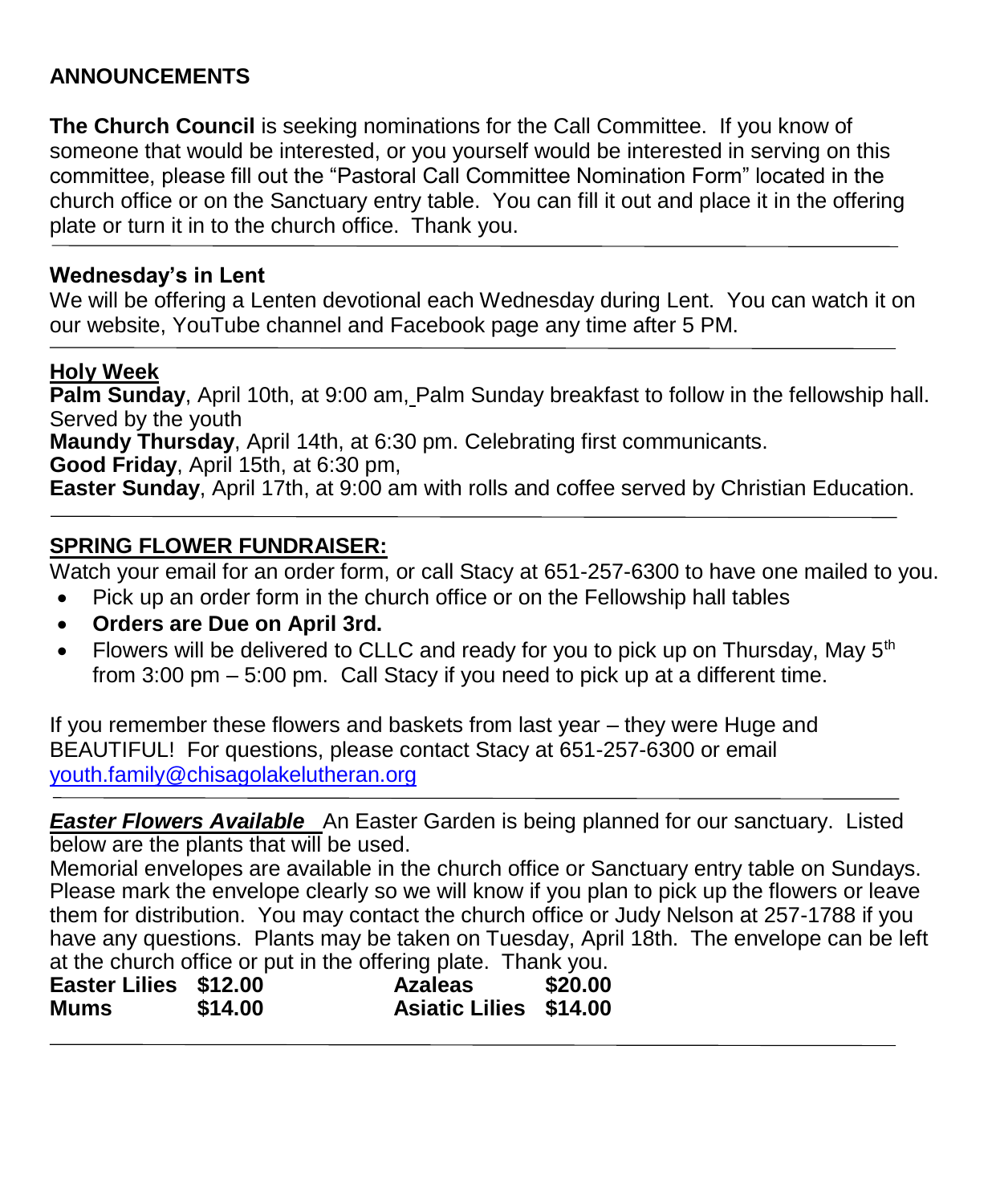**SUPPORT UKRAINE.** ELCA Lutheran Disaster Response is accompanying our companions in Ukraine, Hungary, Poland and Slovakia, as well as such ecumenical partners as Lutheran World Federation and Church World Service, in their humanitarian responses to the crisis. These partners provide refugees with immediate support and supplies such as food, blankets, water and hygiene kits.

If you would like to help support the ELCA Lutheran Disaster Response for Ukraine **Make your checks payable to Chisago Lake Lutheran Church and put "Support Ukraine" in your memo line. Leave in the offering plate OR ail to Chisago Lake Lutheran Church, P.O. Box 175. Center City, MN 55012 OR**

**1 st Communion Classes** We are excited to offer our **Welcome to the Table communion milestone** (aka 1<sup>st</sup> Communion) in person this year!!! While all ages are welcome to participate, our lessons are geared to  $2^{nd}$  –  $5^{th}$  grades.

We have two Sunday dates for our learning and activities: March  $27<sup>th</sup>$  from 11 am-1:30 pm, and April  $3<sup>rd</sup>$  at 11 am -12:30 pm. We will then celebrate and commune our participants on Thursday. April 14th at **6:30 pm during the Maundy Thursday Worship Service** Please let Stacy know of you have a student(s) who would like to participate. youth.family@chisagolakelutheran.org.

**JOIN US!! Help re-stock the food shelves by donating to Family Pathway's March FoodShare Food & Fund Drive** This March, we join Family Pathways' food shelves, faith communities, businesses, and organizations across Minnesota in acting to end hunger and food insecurity. Please bring nonperishable items for our local Family Pathways foodshelf and/or monetary donations throughout March. Your \$1 donation will give Family Pathways buying power of \$7 worth of groceries.

**Items needed are:** canned meats, hearty soups, peanut butter, personal hygiene and household cleaning products, canned fruit, canned vegetables, bags of potatoes, carrots or onions, whole grain pasta, rice, baking and cooking items, vegetable oil, flour, sugar, spices. **You can drop off your items in the narthex collection box. Thank you.**

#### **You can reach staff via phone (651-257-6300) or email to:**

Pastor Steve – [pastor@chisagolakelutheran.org](mailto:pastor@chisagolakelutheran.org) Louise – [office@chisagolakelutheran.org](mailto:office@chisagolakelutheran.org) Stacy – [youth.family@chisagolakelutheran.org](mailto:youth.family@chisagolakelutheran.org) Stephanie – [finance@chisagolakelutheran.org](mailto:finance@chisagolakelutheran.org) Music – [music@chisagolakelutheran.org](mailto:music@chisagolakelutheran.org) Bev or Bob – call the church office if you need to reach either of them